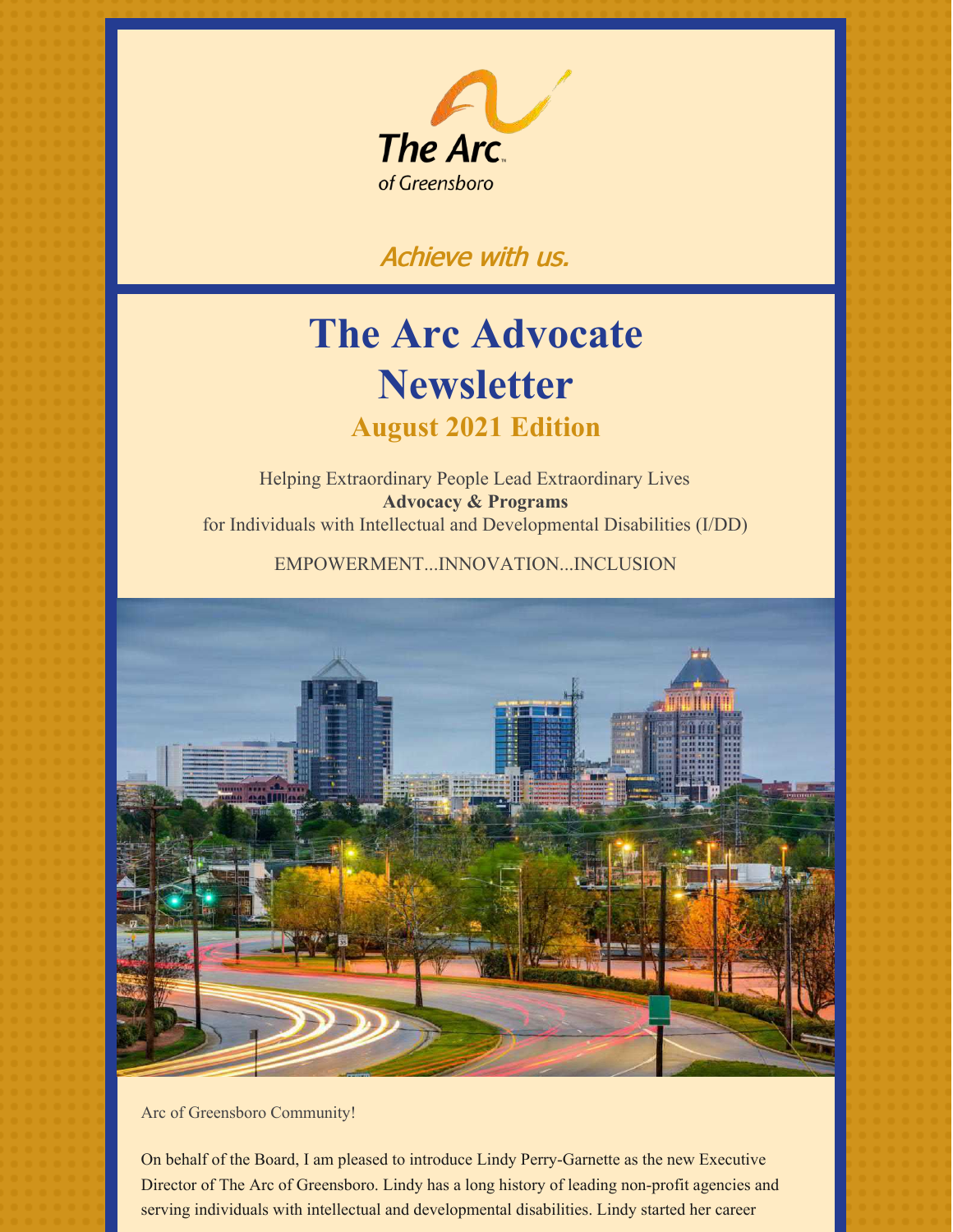developing residential and supported employment opportunities for people with developmental disabilities. Most recently, Lindy successfully led the YWCA of Greensboro for 11 years. In this role, she helped transform the organization's culture, finances, and programing. Additionally, she became well connected with many local Greensboro and Guilford County agencies, developing partnerships and relationships that still exist today. Most importantly, Lindy has a life-long passion for advocating for those who need a voice. We are thrilled to have someone with Lindy's expertise, passion, and vision lead The Arc of Greensboro.



*Lindy says she is "thrilled to continue serving the Greensboro community in her new role as the Executive Director of The Arc of Greensboro". In addition to her professional work, Lindy is the parent of an adult son with intellectual disabilities and mental health challenges. "I feel my career has come full circle. It is exciting to be working with individuals, families and the excellent staff and Board of The Arc of Greensboro, maximizing human potential and making Greensboro a more inclusive and affirming community for all."*

Please join me in welcoming Lindy to our family.

Robert Hickling Board President The Arc of Greensboro



# **ANNUAL AWARDS BANQUET AND BUSINESS MEETING Saturday, August 28th 1:00p.m.-3:00p.m. Barber Park | Shelter #1**

**RSVP for the [Event](https://events.r20.constantcontact.com/register/eventReg?oeidk=a07ei9tjet0338b11d6&oseq=&c=a0d3a000-31a4-11e6-87ad-d4ae529a8612&ch=a0dfd500-31a4-11e6-87ad-d4ae529a8612)**

## **The Arc of Greensboro Proposed Officers and Directors 2021-2022**

#### **OFFICERS**

|                              | President Jim Whiting |
|------------------------------|-----------------------|
| President Elect Kevin Carr   |                       |
| Vice President Barri Maxwell |                       |
|                              |                       |

Secretary VACANT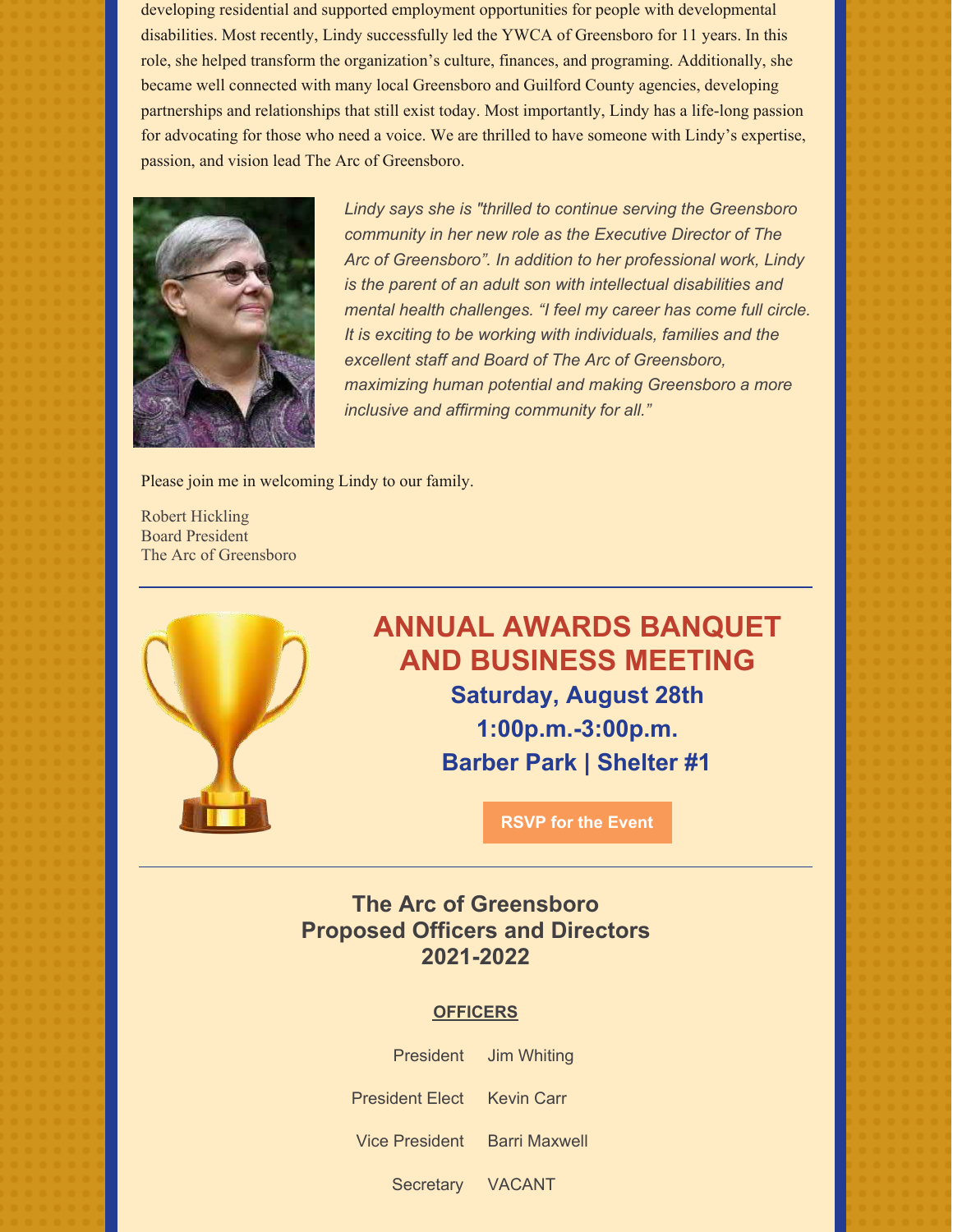Treasurer Bill Jones

Past President Robert Hickling

#### **DIRECTORS – Continuing (second year of term)**

Steve Adelman Beth Burns Fasiseh "Fafa" Quialoe

#### **DIRECTORS – Continuing (starting new term)**

Darla Reed Monica Giffuni Rita Jennings

#### **DIRECTORS - New**

Maureen Murray Larry Bailey VACANT

#### **DIRECTORS – Rotating Off**

Pat Levy Tamela Gainey Rebecca DiSandro

# **PROGRAM UPDATES**

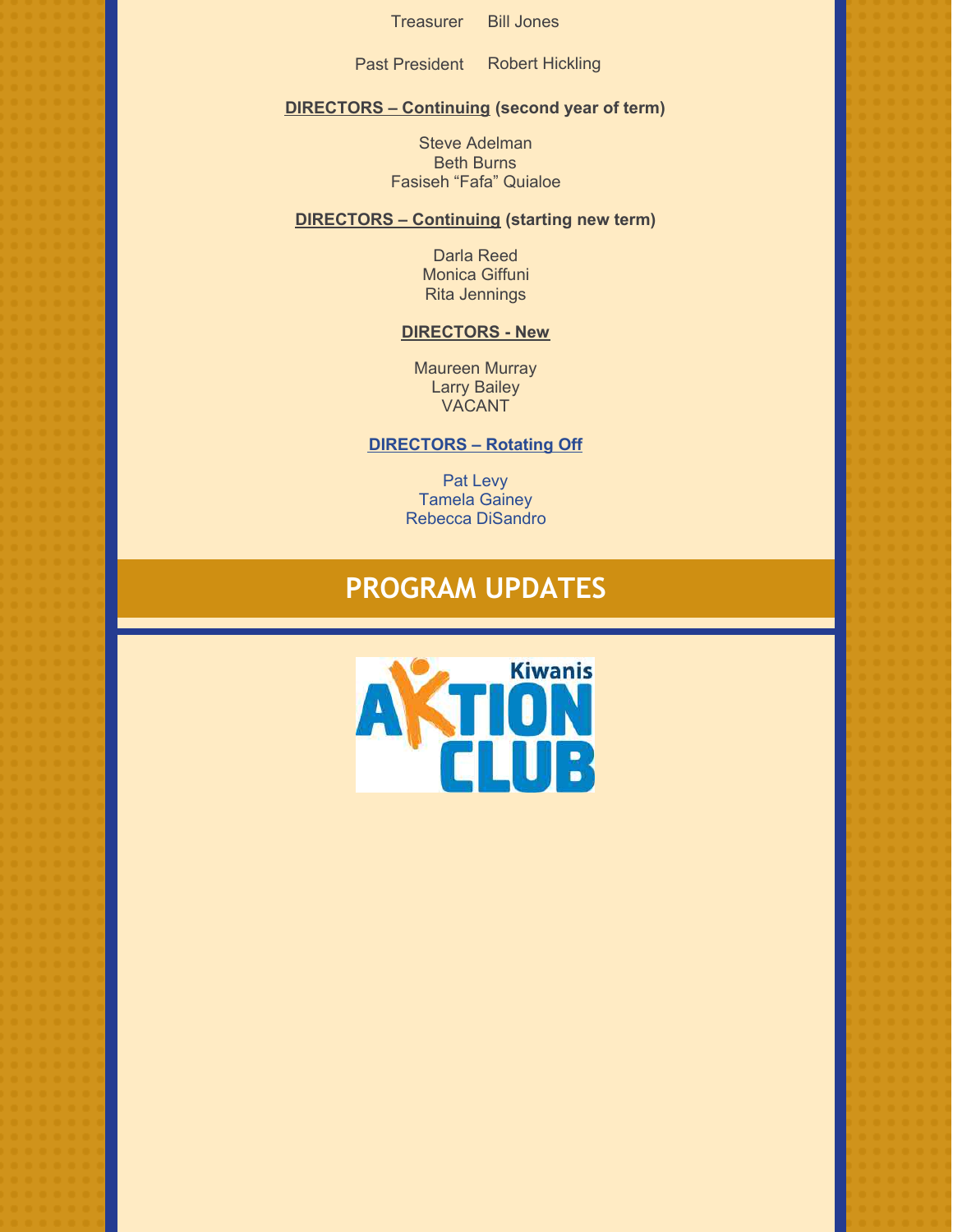# August 202 **Aktion Club**



Saturday, Aug 7, 1:00 - 2:00

"Bags of Love" Service Project

In place of our monthly meetings for summer, we are helping with "Bags of Love" Service Project



## Friday, Aug. 20 beginning 6:00PM

Bring a blanket or chair to enjoy Jumanji: Next Level on the lawn! Movie begins at sundown.

The Arc

To RSVP or if you have any questions, please

Contact Nancy Overby at noverby@arcg.org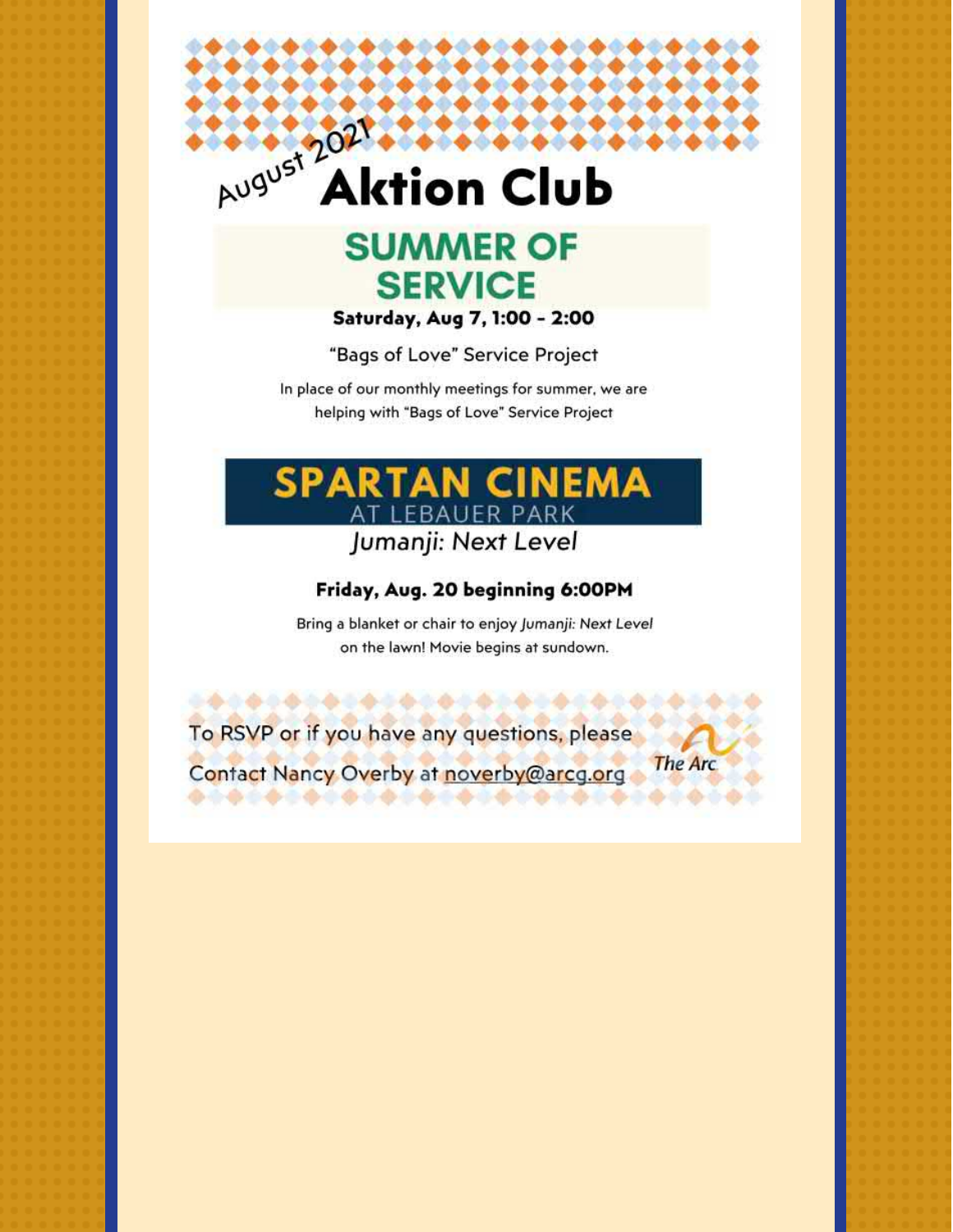15<sup>th</sup> Annual



## Carolinas District Two Day Aktion Club Zoom Convention

#### When:

- -Friday, September 17-6:00 pm-8:00 pm
- -Saturday, September 18-1:00 pm to 3:00 pm

What can you expect:

- -Steve, Steve, Steve with fun and festivities.
- -Talent Contest-Top five winners by video
- -Speech Contest-Top five winners by video
- -Indvidual Club Recognition for a job well done during Covid
- -Top five Nasar Poster Contest winners by video
- -Top five Signature Service Projects winners by video
- -Inspirational Speakers
- -Dance party both days
- -Jokesters-Erin Ewing and Jon Hethcox
- -Games and lots of door prizes with our Steve
- -T-shirts for all registered members after the convention
- -A little bit of chaos, a little bit of silliness and a lot of fun!!

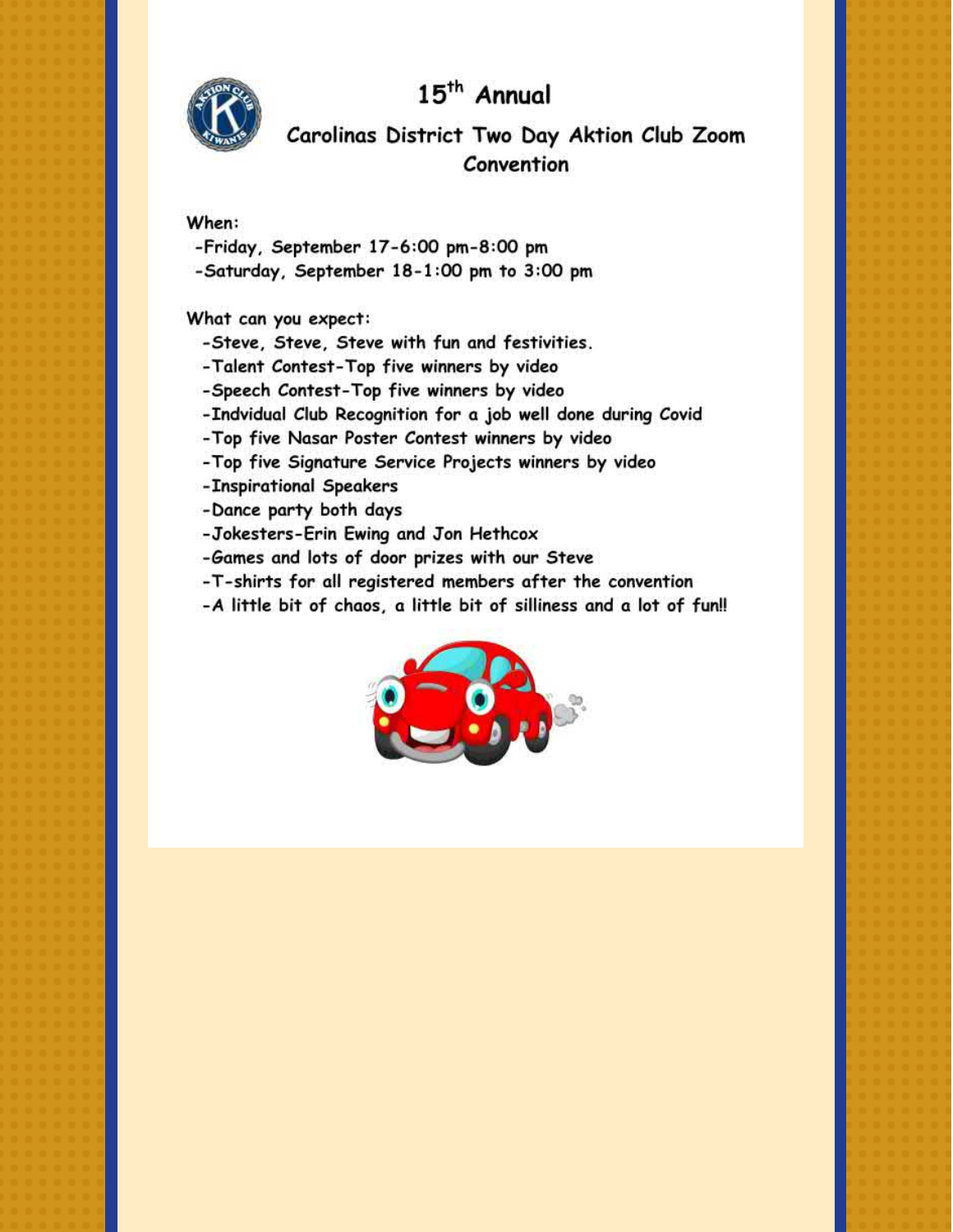

# 15th Annual

|  |  | Carolinas District Aktion Club Zoom Convention |
|--|--|------------------------------------------------|
|  |  |                                                |

| Name:                                                                                                                                                                                                                                                                                                                                                                                                                                                                                                                                                                                                                                                                                                                                                           |                                                        |           |    |                |    |      |                                                                                                                                                                                                                                                                                             |
|-----------------------------------------------------------------------------------------------------------------------------------------------------------------------------------------------------------------------------------------------------------------------------------------------------------------------------------------------------------------------------------------------------------------------------------------------------------------------------------------------------------------------------------------------------------------------------------------------------------------------------------------------------------------------------------------------------------------------------------------------------------------|--------------------------------------------------------|-----------|----|----------------|----|------|---------------------------------------------------------------------------------------------------------------------------------------------------------------------------------------------------------------------------------------------------------------------------------------------|
| Address:                                                                                                                                                                                                                                                                                                                                                                                                                                                                                                                                                                                                                                                                                                                                                        |                                                        |           |    |                |    |      |                                                                                                                                                                                                                                                                                             |
| <b>E-mail Address:</b>                                                                                                                                                                                                                                                                                                                                                                                                                                                                                                                                                                                                                                                                                                                                          |                                                        |           |    |                |    |      |                                                                                                                                                                                                                                                                                             |
| Aktion Club of:                                                                                                                                                                                                                                                                                                                                                                                                                                                                                                                                                                                                                                                                                                                                                 |                                                        |           |    |                |    |      |                                                                                                                                                                                                                                                                                             |
| Club Member Officer Title:                                                                                                                                                                                                                                                                                                                                                                                                                                                                                                                                                                                                                                                                                                                                      |                                                        |           |    | Please circle: |    | Male | Female                                                                                                                                                                                                                                                                                      |
| T-shirt size (Please circle one) S<br>(Letters have been sent to all the Kiwanis Clubs in the Carolinas District asking for monetary<br>donations to purchase T-shirts for the registrants after the Convention. Please let your<br>Kiwanis Club know how they can help, so our Zoom participants can receive a T-shirt after<br>the Convention.)                                                                                                                                                                                                                                                                                                                                                                                                               |                                                        | M.<br>L., | XL | 2X             | 3X | 4X   | 5X                                                                                                                                                                                                                                                                                          |
| No Registrations after 8/15                                                                                                                                                                                                                                                                                                                                                                                                                                                                                                                                                                                                                                                                                                                                     |                                                        |           |    |                |    |      |                                                                                                                                                                                                                                                                                             |
| Talent Show: One contestant or group per Club. Club to vote for their winner.<br>Please check if you will be entering the Talent Show. Please record the performance<br>on your phone or computer and send by <b>8/15</b> to Carolinas District Aktion Club<br>Administrator, Ron Kuebler at NCSC.AktionDistAdmn@amail.com. Be sure to include<br>your name, your Aktion Club and information about your entry.                                                                                                                                                                                                                                                                                                                                                 |                                                        |           |    |                |    |      |                                                                                                                                                                                                                                                                                             |
| Speech Contest: One contestant per Club. Club to vote for the winning speech. The<br>theme of the speech will tell how your Aktion Club adapted to help others during the<br>entry on a phone or computer and send to Ron Kuebler, Carolinas District Aktion Club<br>Administrator, at NCSC.AktionDistAdmn@amail.com. The entry needs to be sent by<br>8/15. Be sure to include your name and the Aktion Club you are a member of.<br>Poster Contest: One "Nascar" themed Poster for each Club. Also One Poster from<br>each Club showing the things you like best about Aktion Club. Please check if<br>8-15. Be sure to include your name and the Aktion Club you are a member of.<br>I would like for the theme of next year's convention to be: (check one) | Harry Potter Mayberry Frozen The 60's                  |           |    |                |    |      | pandemic. Speech to be given in front of Kiwanis Aktion Club group, Please record the<br>you are entering the Poster Contest. Send the Clubs winning posters to Ron Kuebler,<br>Carolinas District Aktion Club Administrator at NCSC.AktionDistAdmn@yahoo.com by<br><b>Other Suggestion</b> |
| additional information, contact Ronald Kuebler, Aktion Club District Administrator at cell                                                                                                                                                                                                                                                                                                                                                                                                                                                                                                                                                                                                                                                                      | phone #803-429-6730 or @NCSC.AktionDistAdmin@yahoo.com |           |    |                |    |      | ****All Registration and Contest Information has been sent to each Club. If you need                                                                                                                                                                                                        |
|                                                                                                                                                                                                                                                                                                                                                                                                                                                                                                                                                                                                                                                                                                                                                                 |                                                        |           |    |                |    |      |                                                                                                                                                                                                                                                                                             |

We're having a great Summer at arcBARKS! The Bakers continue to learn about all the different processes that go into making our new ABC Barkers. Everyone loves making the new treats and seeing the awesome new boxes fill our shelves. They've also been working together to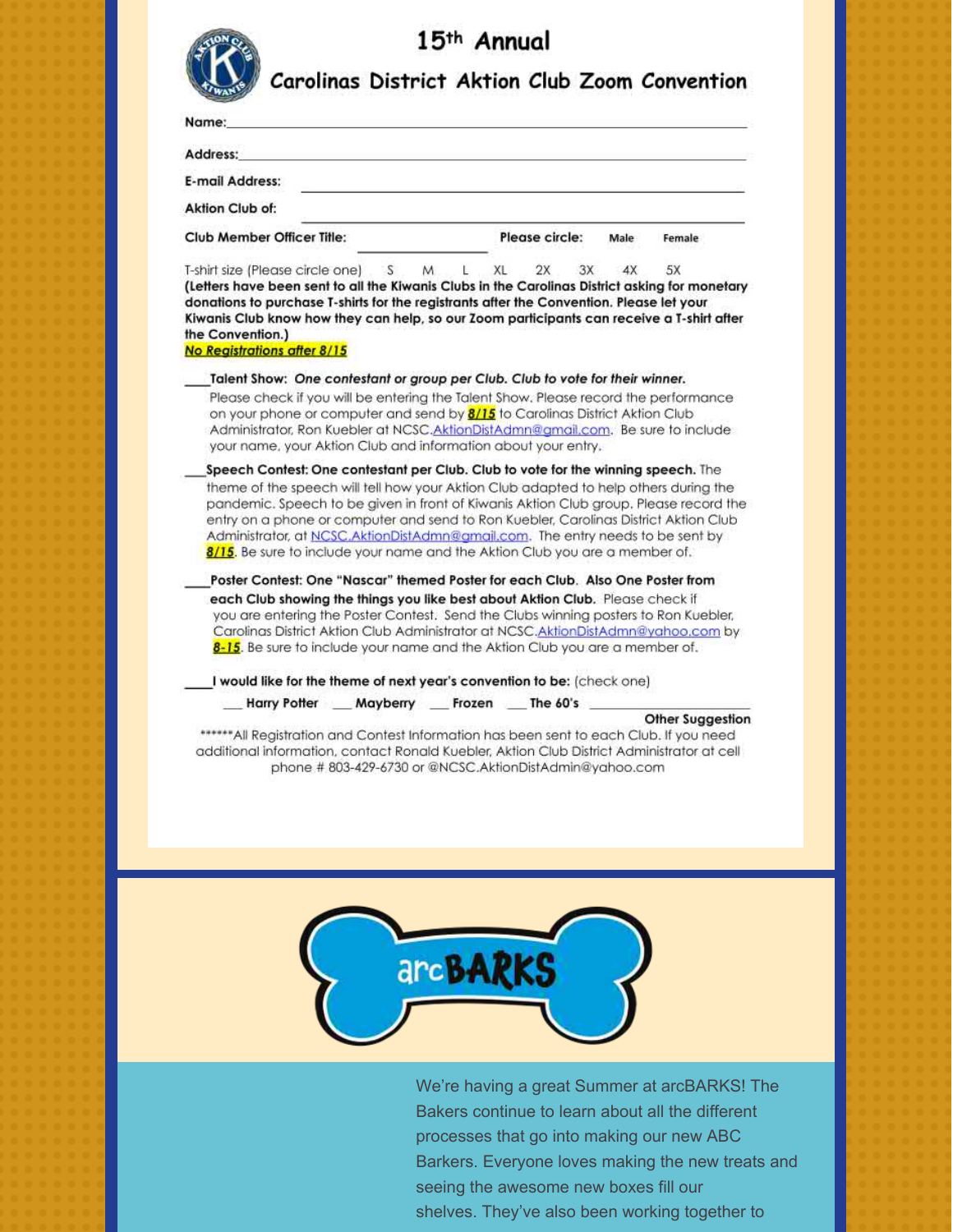"Special Dog Treats made by Special Hands"



assemble plenty of samples of our new treats to hand out to our customers and local businesses where arcBARKS are sold. Stop by arcBARKS to get a sample and don't forget to bring your pup!

### **arcBARKS continues to grow locally and around the country. Our newest arcBARKS retailers are:**

Maw Maw's Country Market – Kernersville, NC Hippy Dippy Boutique – Rockingham, NC Northwood Urban Farm – Jacksonville, NC Midland Farms - Midland, NC McGees Mercantile - Richlands, NC Pink Door Bakery - Riverview, FL The Mill Market & Deli - South Burlington, VT





## **BAKER OF THE MONTH**

Our Baker spotlight for August is **Jordan Kraus**. Jordan has two favorite tasks at arcBARKS. She loves operating our 30 quart mixer and prepping dry ingredients. In her spare time Jordan loves taking pictures, she has an eye for framing a good photo. When she's not at arcBARKS Jordan enjoys time at the pool, going to Grasshoppers baseball games, spending time with her family, and she especially loves helping with her nephew.

**Shop [arcBARKS](https://arcbarks.com/) Dog Treats Online**

## **Challenger Sports League**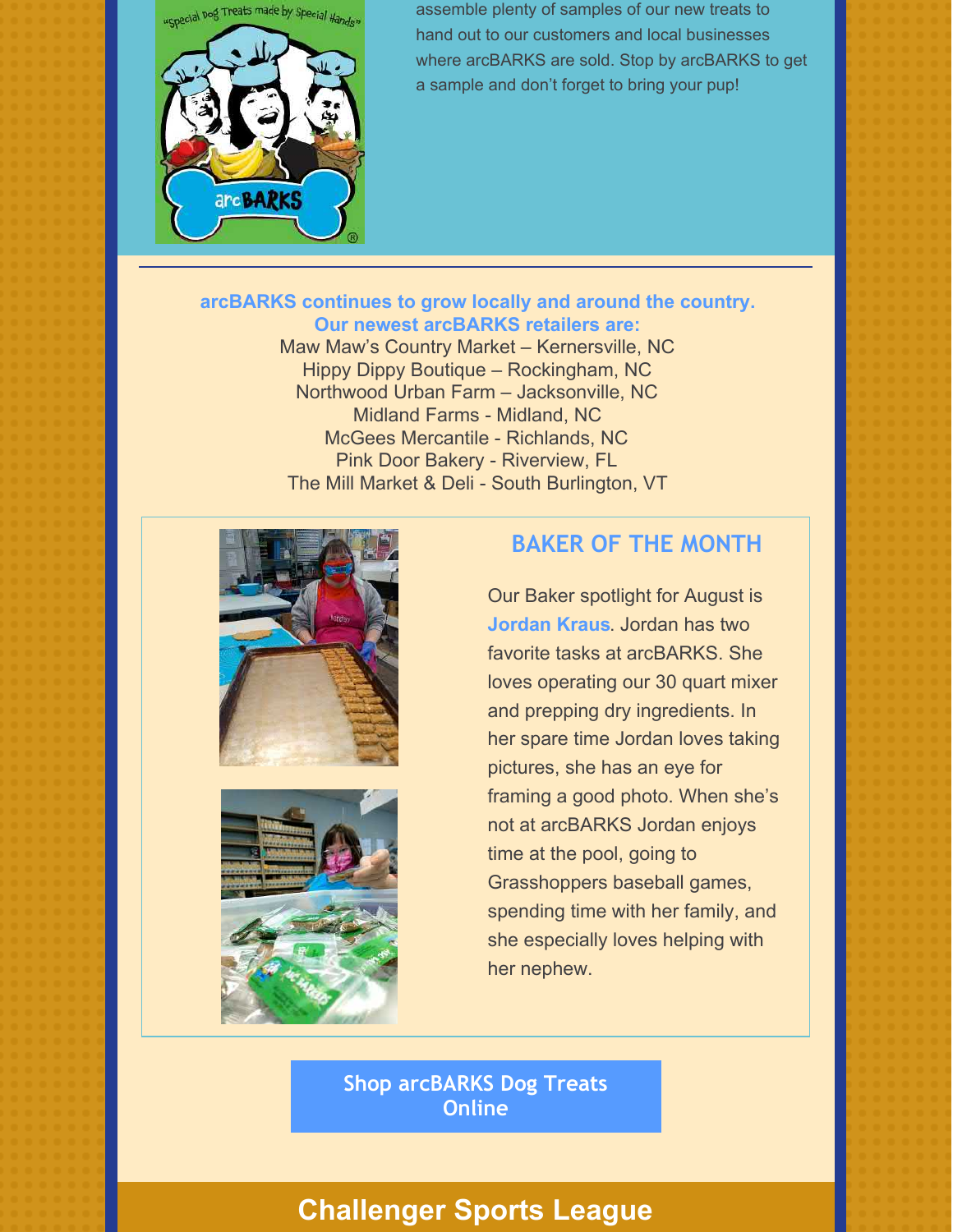## CLICK HERE TO [REGISTER](https://proehlificpark.com/sports/youth-sports/flag-football/?fbclid=IwAR0mNKoyZgFlZWJoWs3EVxiUIJ4WnO1MzZoKWGqx_T9aias39shHEjsOSbI) FOR THE BIG 3 TODAY!



# **Supported Employment**

The Supported Employment department is excited to share that they just secured a new placement for a Supportive Employment client in the Laundry Department in Friends Homes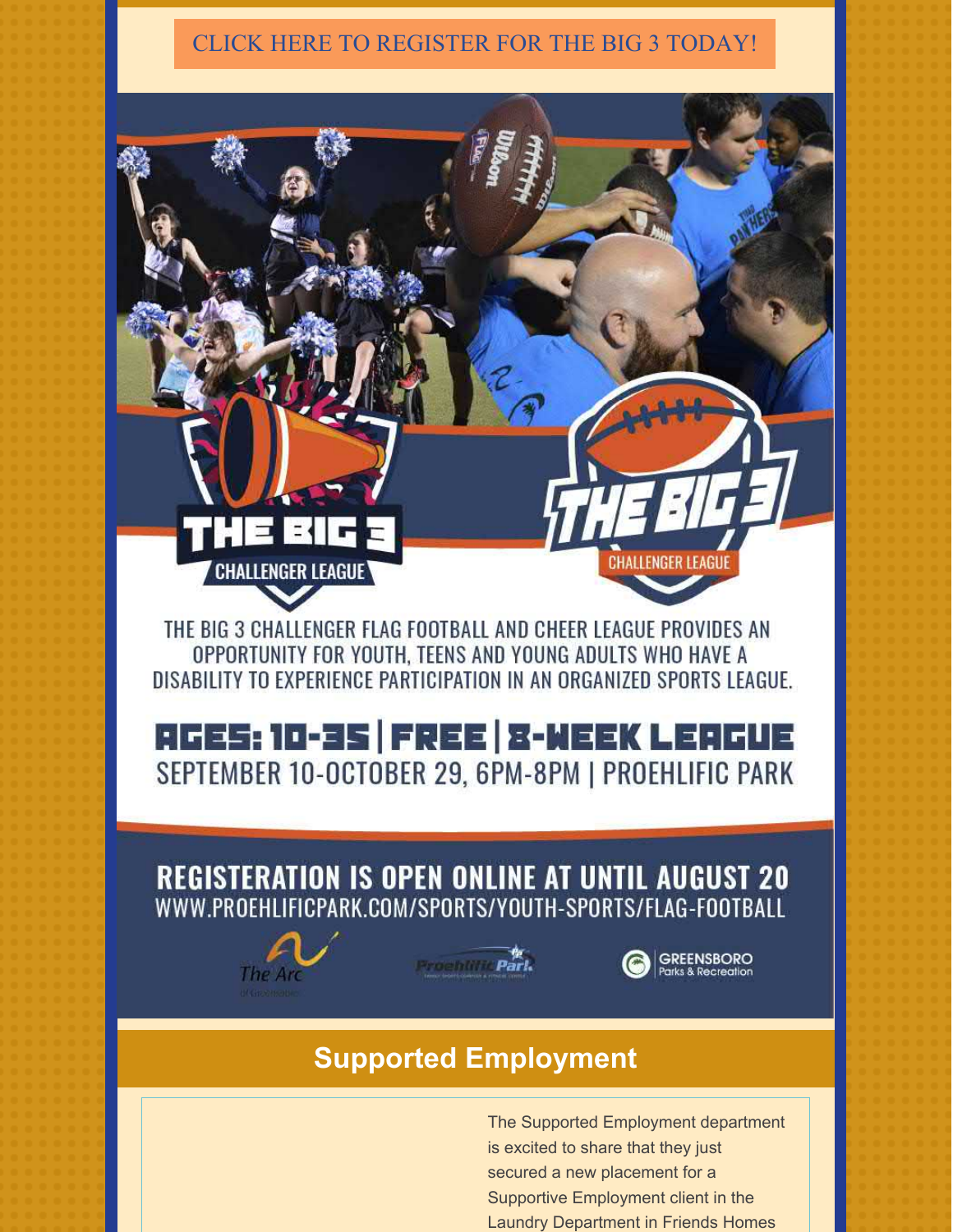

at Guilford. She worked for five years at the Friendly Pets Store and lost her job due to reorganization in work place during pandemic and seems to love this new job even more!

Supported Employment staff also stabilized two of our Project Search students successfully at the end of July, placing one at Biscuitville and another at Kneaded Energy. Kneaded Energy proved to be great supporter and partner for our population. Kneaded Energy went above and beyond to adapt the work place to our clients with special needs to allow them to reach their full potential.





*\*\*\*Our Supported Employment Department stays busy and successful as we are not experiencing a lack of jobs, instead we are in need of clients that seek employment to place them!*

# **Community Navigator Resources**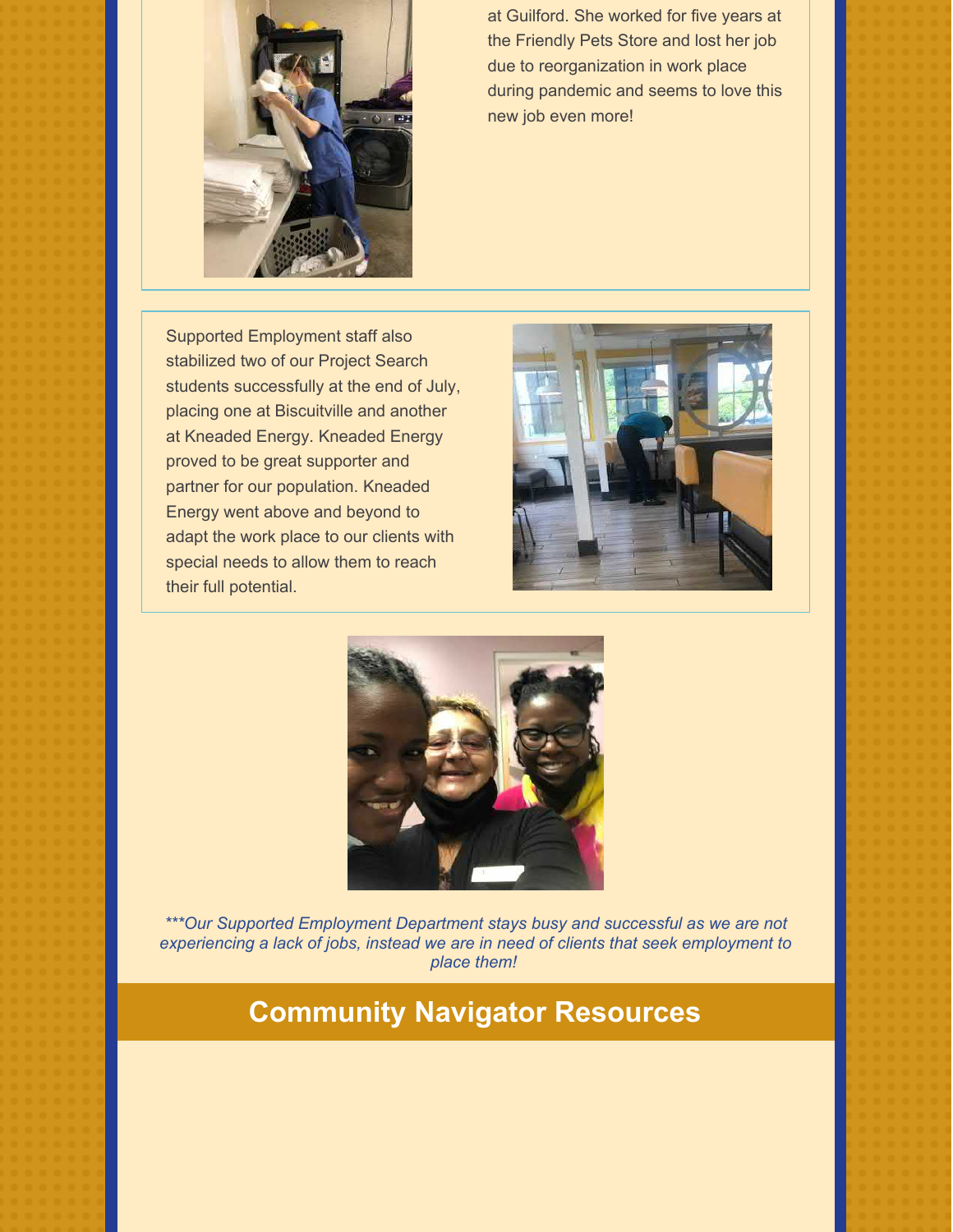

# **AUGUST RESOURCES**

Abilities Tennis of North [Carolina](https://atanc.org/clinics/?utm_source=ATANC&utm_campaign=f48cb97863-EMAIL_CAMPAIGN_2021_05_02_12_16_COPY_01&utm_medium=email&utm_term=0_e2e108318b-f48cb97863-355133258&mc_cid=f48cb97863&mc_eid=94ada4b034#1612044271118-5c423692-86f1) \***Fall session/ starts Sept.12 th**

Sunflower Festival- [McLaurinfarms](http://www.mclaurinfarms.com/) \* Aug/Sept.

Spartan Cinema - [LeBauer](https://www.greensborodowntownparks.org/post/spartan-cinema-2021-movie-lineup) Park**\*Friday evenings**

GSO Parks and Rec- Wisk It [Wednesdays](https://www.greensboro-nc.gov/departments/parks-recreation/adaptive-inclusive-recreation/calendar-of-events) /Baking Class**[\(virtual\)](https://www.greensboro-nc.gov/departments/parks-recreation/adaptive-inclusive-recreation/calendar-of-events)**

High Point Parks and Rec/ [Adaptive](https://www.highpointnc.gov/Activities/Activity/Detail/Adaptive-Archery-1133) Archery 8/11/21**[\\*registration](https://www.highpointnc.gov/Activities/Activity/Detail/Adaptive-Archery-1133) required**

School of Strength [\(SpecialOlympics.org\)](https://www.specialolympics.org/school-of-strength)**\*great exercise video**

MUSEP & Opus Free [Summer](https://www.greensboro-nc.gov/departments/creative-greensboro/creative-greensboro-presents/music-programming-at-creative-greensboro/musep-opus-concert-series) Concert Series

Guilford County Schools/ face covering [guidance](https://www.gcsnc.com/site/default.aspx?PageType=3&DomainID=4&ModuleInstanceID=174&ViewID=6446EE88-D30C-497E-9316-3F8874B3E108&RenderLoc=0&FlexDataID=148179&PageID=1)

CDC: How to Protect [Yourself](https://www.cdc.gov/coronavirus/2019-ncov/prevent-getting-sick/prevention.html) & Others



**"I think that everything is possible as long as you put your mind to it and you put the work and time into it. I think your mind really controls everything." -[Michael](https://www.ldrfa.org/michael-phelps/) Phelps, ADHD**

*An American former competitive swimmer and the most*